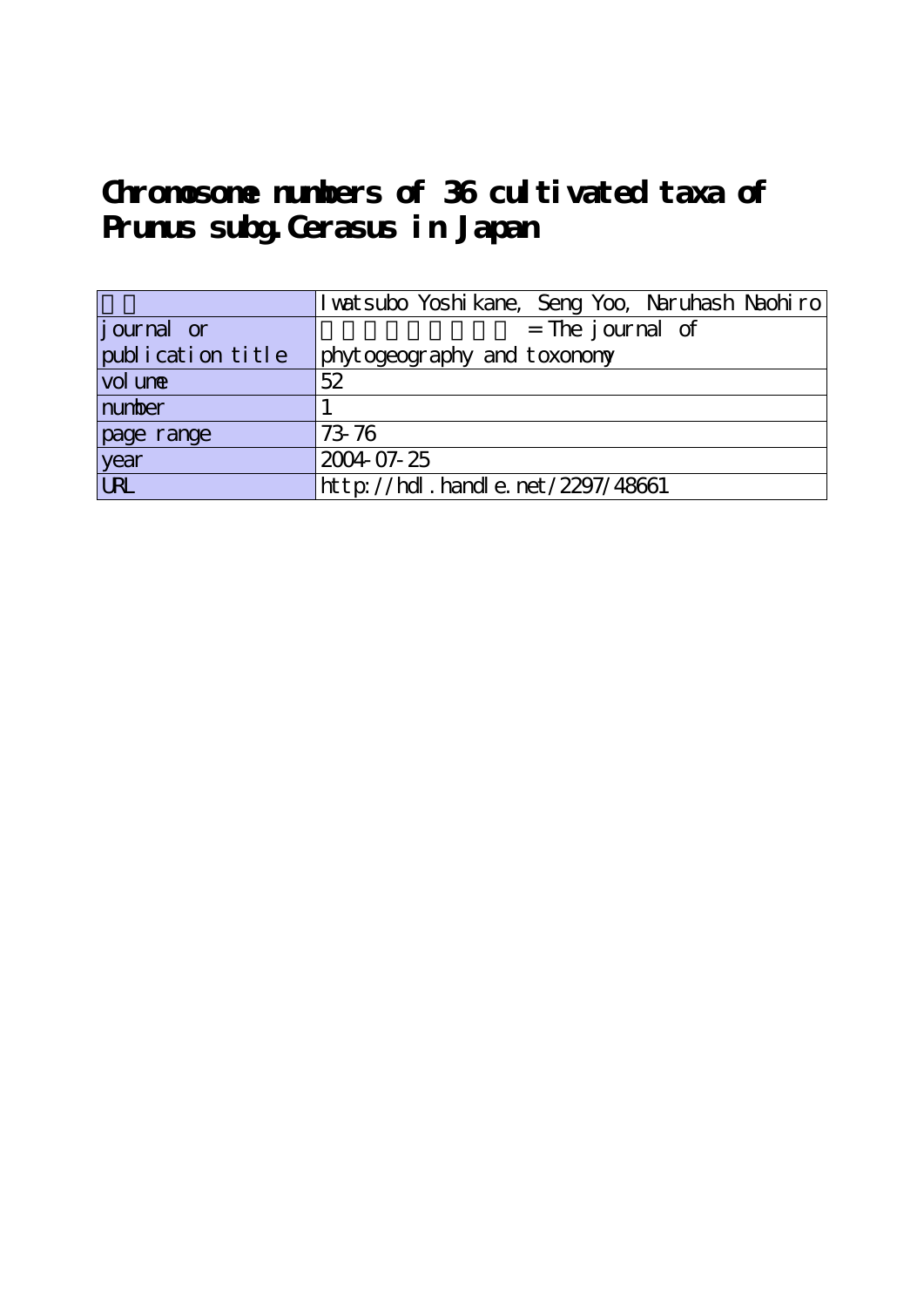## Yoshikane Iwatsubo<sup>1</sup>, Yoo Sengi<sup>2</sup> and Naohiro Naruhashi<sup>1</sup>: **Chromosome numbers of 36 cultivated taxa of** *Prunus* **subg.** *Cerasus* **in Japan**

1 Department of Biology, Faculty of Science, Toyama University, Gofuku 3190, Toyama 930**―**8555, Japan; 2 Ishikawa Prefecture Forestry Products Research Institute, Sannomiya, Tsurugi-machi, Ishikawa 920**―**2114, Japan

The latest guide to the flowering cherries of Japan**(**Nihon Hana no Kai 2002**)**carries 350 taxa including both wild and cultivated taxa. The chromosome number of flowering cherry in Japan had been reported by Ishikawa**(**1916**)**, Okabe**(**1927, 1928**)**, Sax**(**1931**)**, Tanaka and Oginuma**(**1975**)**, Oginuma and Tanaka**(**1976**)**, Nishikawa**(**1985**)**, Oginuma**(**1987 a,b, 1988, 1993**)**and Somego**(**2000**)**, which showed that the flowering cherry in Japan had diploids, triploids and tetraploids. The latest and preceding papers **(**Iwatsubo et al. 2002, 2003**)**of this series about the chromosome numbers of flowering cherries in Japan showed that, on the basis of the chromosome numbers of 217 taxa, the cherries in Japan had diploid, triploid, tetraploid and hexaploid plants, many of them were diploid plants followed by triploid, tetraploid and hexaploid plants. The authors found the chromosome numbers of more than one hundred taxa listed in the latest guide**(**Nihon Hana no Kai 2002**)**are unknown.

This is the third paper of a series of chromosome numbers of *Purunus* subg. *Cerasus***(**Iwatsubo et al. 2002, 2003**)**, which reports on the chromosome numbers of 36 taxa conserved in the Arboretum of Ishikawa Forest Experiment Station, Ishikawa Pref., central Japan.

#### **Materials and methods**

Meristems of leaf buds of 36 taxa in *Prunus* subg. *Cerasus* were collected from the plants conserved in the Arboretum of Ishikawa Forest Experiment Station. One plant from each taxon was used for the study. The leaf buds of cherry trees cut into halves with a razor were pretreated in a 2 mM 8**―**hydroxyquinoline solution for one hour at room temperature and kept at ca. 5**℃** for about 15 h. They were fixed and kept in Newcomer's fluid at room temperature until used. After being immersed in 1 N HCl for a few hours, the leaf buds were macerated in 1 N HCl at 60**℃** for 10 minutes, and then washed in tap water. They were stained in a drop of 1.5% lactopropionic orcein on the slide glass and ordinary squash technique was applied in preparation. Herbarium specimens made from the plants conserved in the Arboretum of Ishikawa Forest Experiment Station will be deposited in the Toyama Science Museum**(**TOYA**)**.

#### **Results and discussion**

The studied taxa and their chromosome counts determined in the present study as well as counts reported previously by other authors are listed in Table 1. As seen in the Table, the chromosome counts registered so far showed an euploid series, based on  $x=8$ , of diploid  $(2n=16)$ , triploid  $(2n=24)$  and tetraploid  $(2n=32)$ . In the 36 taxa studied, 31 taxa are diploids, four taxa are triploids, and one taxon is a tetraploid. In these taxa, chromosome counts are reported here for the first time for 23 taxa : 20 are diploids and three are triploids. In the taxa studied, *P*. **×***introrsa* 'Introrsa' is reported as 2n=16 by Somego**(**2000**)**, however, the preceding two papers of this series**(**Iwatsubo et al. 2002, 2003**)**as well as the present result all show this taxon has 2n=24 chromosomes. In 'Introrsa' the triploid**(**2n=24**)**form may be more widely cultivated than the diploid  $(2n=16)$  form. Okabe  $(1928)$  reported that *P*. *pendula* 'Pendula' had two forms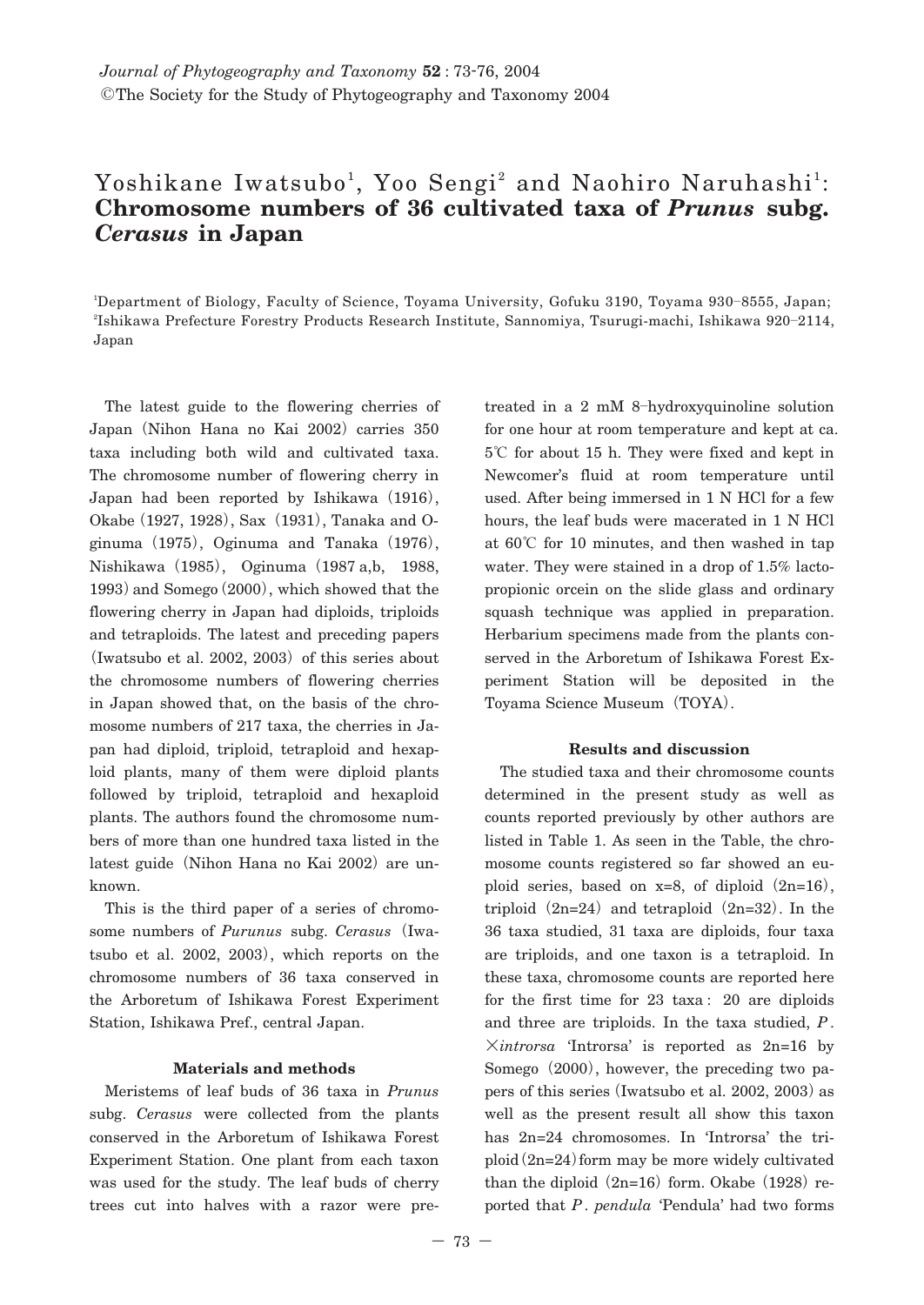| Taxon                                           | Japanese name                        | Present count (2n)                      | Previous<br>report | Reference                                                                                                        |
|-------------------------------------------------|--------------------------------------|-----------------------------------------|--------------------|------------------------------------------------------------------------------------------------------------------|
| P. incisa Thunb. 'Akane-yae'                    | Akane-yae (茜八重)                      | $^{16}$                                 |                    |                                                                                                                  |
| 'Micrantha'                                     | Ko-mame-zakura (小豆桜)                 | $\frac{16}{2}$                          |                    |                                                                                                                  |
| P.Xintrorsa Yagi ex Ohwi 'Introrsa'             | Tsubaki-kanzakura (椿寒桜)              | 24                                      | $^{16}$            | Somego 2000                                                                                                      |
|                                                 |                                      |                                         | $_{24}$            | Iwatsubo et al. 2002, 2003                                                                                       |
| P., jamasakura Siebold ex Koidz. 'Geba-zakura'  | Geba-zakura (下馬桜)                    | $\frac{8}{16}$                          |                    |                                                                                                                  |
| 'Octopes'                                       | Yatsubusa-zakura (八房桜)               | $\frac{6}{16}$                          |                    |                                                                                                                  |
| 'Sendaiya'                                      | Sendaiya (仙台屋)                       | $\frac{6}{2}$                           | $\frac{6}{2}$      | Iwatsubo et al. 2003                                                                                             |
| 'Zenshoji-kikuzakura'                           | Zenshōji-kikuzakura (菩正寺菊桜)          | 16                                      | $16\,$             | Iwatsubo et al. 2002                                                                                             |
| $\infty$ .                                      | Midori-yama-zakura (緑山桜)             | $\frac{6}{16}$                          |                    |                                                                                                                  |
| CV.                                             | Suji-gaku-yama-zakura (筋顎山桜)         | $\tilde{a}$                             |                    |                                                                                                                  |
| var. chikusiensis (Koidz.) Ohwi                 | Tsukushi-zakura (筑紫桜)                | 16                                      |                    |                                                                                                                  |
| f. pubescens (Makino) Ohwi                      | Usuge-yama-zakura (薄毛山桜)             | 16                                      |                    |                                                                                                                  |
| P. lannesiana (Carrière) E.H.Wilson 'Amayadori' | Amayadori (雨宿)                       | 16                                      |                    |                                                                                                                  |
| 'Beni-tamanishiki'                              | Beni-tamanishiki (紅玉錦)               | $\frac{1}{6}$                           | $\frac{6}{2}$      | Iwatsubo et al. 2003                                                                                             |
| 'Fasciculata'                                   | Itokukuri (糸括)                       | $\frac{6}{2}$                           |                    |                                                                                                                  |
| 'Horinji'                                       | Hōrinji (法輪寺)                        |                                         |                    |                                                                                                                  |
| 'Kusimana'                                      | Kushima-zakura (玖島桜)                 | 16                                      |                    |                                                                                                                  |
| 'Moutan'                                        | Botan (牡丹)                           | $\mathbb{Z}^4$                          |                    |                                                                                                                  |
| 'Polycarpa'                                     | Fuku-zakura (福桜)                     | 24                                      |                    |                                                                                                                  |
| 'Purpurea-plena'                                | Yae-murasaki-zakura (八重紫桜)           | $\frac{6}{2}$                           |                    |                                                                                                                  |
| 'Shibayama'                                     | Shibayama (芝山)                       | $^{24}$                                 |                    |                                                                                                                  |
| var. speciosa (Koidz.) Makino 'Akami-ohshima'   | Akami-ōshima (赤実大島)                  | $\overline{16}$                         | $^{16}$            | Iwatsubo et al. 2003                                                                                             |
| 'Cataracta'                                     | Taki-nioi (滝句)                       | 16                                      |                    |                                                                                                                  |
| 'Gozanomanioi'                                  | Gozanoma-nioi (御座の間匂)                | 98                                      |                    |                                                                                                                  |
| 'Kanzaki-ohshima'                               | Kanzaki-ōshima (寒咲大島                 |                                         |                    |                                                                                                                  |
| f. plena Y. Kimura                              | Yae-no-ōshima-zakura (八重の大島桜)        | $\mathfrak{g}$                          | $\frac{6}{2}$      | Oginuma 1987 a                                                                                                   |
| P. pendula Maxim. Pendula'                      | Shidare-zakura (枝垂桜)                 | 16                                      | 16                 | Okabe 1928 (as $P.$ itosakura Siebold) ;<br>Oginuma 1987 a<br>Iwatsubo et al. 2002                               |
|                                                 |                                      |                                         |                    |                                                                                                                  |
|                                                 |                                      |                                         | $^{24}$            | Okabe 1928 (as P. itosakura Siebold)                                                                             |
| 'Pendula-rosea'                                 | Beni-shidare (紅枝垂)                   | 16                                      | $\overline{16}$    | [watsubo et al. 2002                                                                                             |
| P. pseudocerasus Lindl                          | Shina-mizakura (支那実桜)                | 32                                      | 33.56              | Oginuma 1987 a,b                                                                                                 |
|                                                 |                                      |                                         |                    | Okabe 1928; Oginuma 1987 b, 1988; Iwatsubo et al. 2002                                                           |
| P. sargentii Rehder                             | Ōyama-zakura (大山桜)                   | 16                                      |                    | Okabe 1927, 1928 (as P. sachalinensis Miyoshi); Oginuma<br>and Tanaka 1976; Oginuma 1987 a; Iwatsubo et al. 2003 |
| P. serrulata Lindl. f. Longipes Miyoshi         | Oku-miyako (奥都)                      | 16                                      |                    |                                                                                                                  |
| $P$ . $\times$ subhirtella Miq. 'Autumnalis'    | Jūgatsu-zakura $(+$ $\exists$ $\&$ ) | 16                                      | 16                 | Iwatsubo et al. 2002, 2003                                                                                       |
|                                                 |                                      |                                         | $^{24}$            | Oginuma and Tanaka 1976; Oginuma 1987 a                                                                          |
| Subhirtella <sup>3</sup>                        | Ko-higan (小彼岸)                       | $\frac{16}{2}$                          | 16                 | Okabe 1928 (as P. subhirtella) ; Sax 1931 (8II, as P. sub-<br>hirtella) ; Iwatsubo et al. 2002, 2003             |
|                                                 |                                      |                                         | 24                 | Oginuma and Tanaka 1976; Oginuma 1987 a                                                                          |
| P.Xyedoensis Matsum. 'Candida'                  | Usuge-ōshima (薄毛大島)                  | $^{16}$                                 |                    |                                                                                                                  |
| 'Hayazaki-oshima'                               | Hayazaki-ōshima (早咲大島)               | $\overline{16}$                         |                    |                                                                                                                  |
| 'Kurama-zakura'                                 | Kurama-zakura (鞍馬桜)                  | $\begin{array}{c} 16 \\ 16 \end{array}$ | 16                 | Iwatsubo et al. 2002                                                                                             |
| Prunus sp.                                      | Izutaga-shiro (伊豆多賀白)                |                                         |                    |                                                                                                                  |

Table 1. List of studied taxa of Prunus subg. Cerasus, Japanese name, and present and previous chromosome counts Table 1. List of studied taxa of *Prunus* subg. *Cerasus*, Japanese name, and present and previous chromosome counts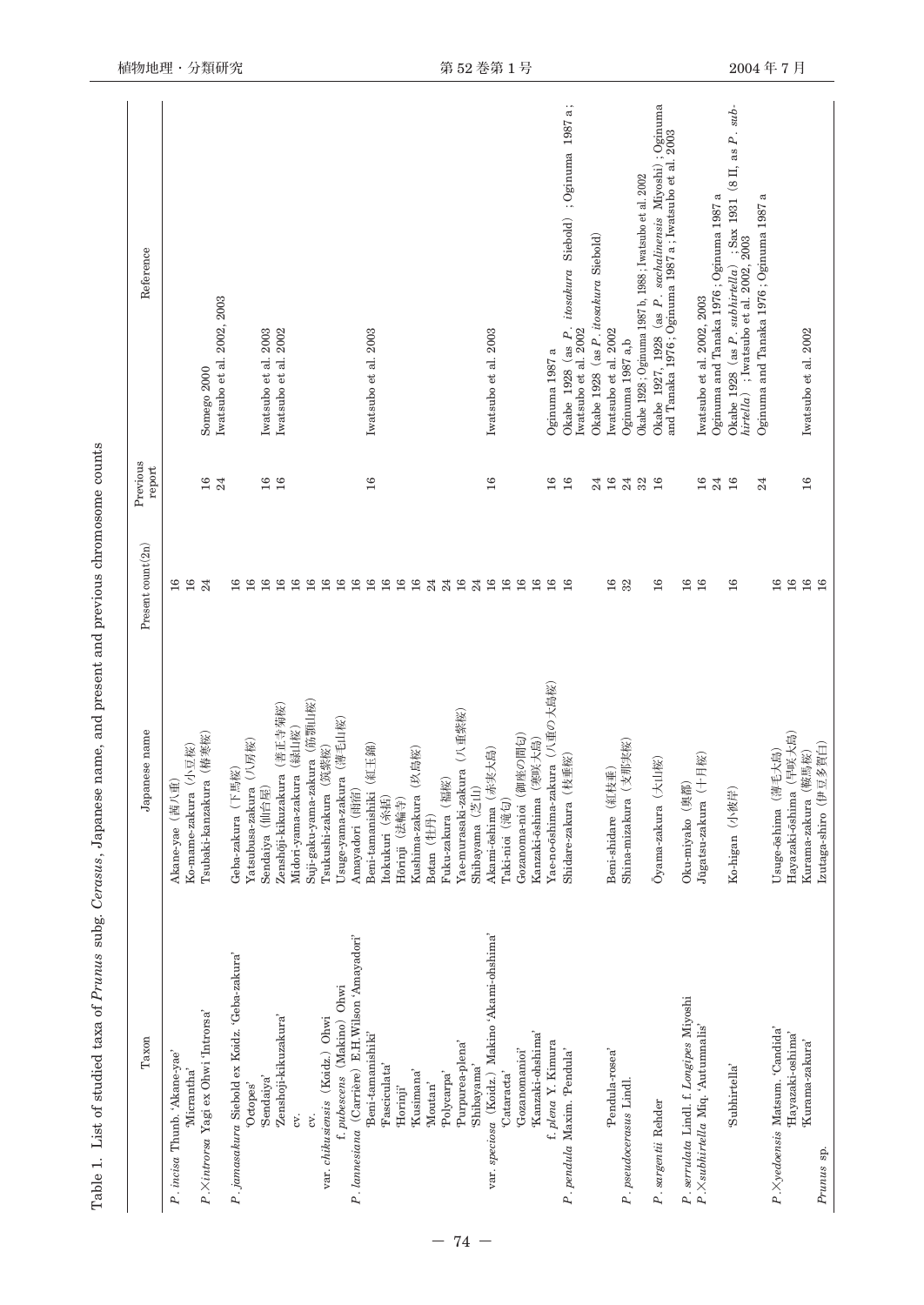of cytotypes : 2n=16 and 24 chromosomes. However, recent**(**Oginuma 1987 a ; Iwatsubo et al. 2002**)**and present studies for this taxon all showed 2n=16 chromosomes. The diploid**(**2n=16**)** form appears to be more widely cultivated than the triploid  $(2n=24)$  form. The plant of *P*. $\times$ *subhirtella* 'Subhirtella' used in the study was a diploid plant with 2n=16 chromosomes, but this taxon is known to have two cytological forms ; one diploid with 2n=16 chromosomes**(**Okabe 1928 ; Sax 1931 ; Iwatsubo et al. 2002, 2003**)** and the other triploid with 2n=24 chromosomes **(**Oginuma and Tanaka 1976 ; Oginuma 1987 a**)**. 'Subhirtella' is considered as a hybrid between *P*. *incisa* and *P*. *pendula* f. *ascendens***(**Kawasaki 1994**)**, both of which are known to be diploid taxa**(**Okabe, 1927, 1928 ; Sax 1931 ; Tanaka and Oginuma 1975 ; Oginuma and Tanaka 1976 ; Oginuma 1987 a ; Iwatsubo et al. 2003**)**. Thus, in the two cytological forms of 'Subhirtella', the diploid form appears to be a hybrid plant having one chromosome set from each of the two parent species.

#### **References**

- Ishikawa, M. 1916. A list of the number of chromosomes. Bot. Mag. Tokyo **30** : 404**―**448.
- Iwatsubo, Y., Kawasaki, T. and Naruhashi, N. 2002. Chromosome numbers of 193 cultivated taxa of *Prunus* subg. *Cerasus* in Japan. J. Phytogeogr. Taxon. **50** : 21**―**34.
- Iwatsubo, Y., Kawasaki, T. and Naruhashi, N. 2003. Chromosome numbers of 41 cultivated taxa of *Prunus* subg. *Cerasus* in Japan. J. Phytogeogr. Taxon. **51** : 165**―**168.
- Kawasaki, T. 1994. Nihon no Sakura**(**Flowering cherries of Japan**)**. 383 pp. Yama-kei Publishers, Tokyo**.(**in Japanese**)**
- Nihon Hana no Kai. 2002. The guide on the flowering cherries**(**Sakura zukan**)(**CD**―**ROM**)**. Nihon Hana no Kai**(**The Flower Association of Japan**)**, Tokyo.**(**in Japanese**)**
- Nishikawa, T. 1985. Chromosome counts of flowering plants of Hokkaido**(**8**)**. J. Hokkaido Univ. Educ., Sect. 2 B, **35** : 31**―**42.**(**in Japanese**)**
- Oginuma, K. 1987 a. Karyomorphological studies on *Prunus* in Japan. J. Sci. Hiroshima Univ., Ser. B, Div. 2, Bot. **21** : 1**―**66.
- Oginuma, K. 1987 b. Karyomorphological studies

on some species of Japanese *Prunus*. Pl. Chromos. Res. 1987 : 131**―**134.

- Oginuma, K. 1988. A cytological study of the tetraploid *Prunus pseudo*-*cerasus***(**2n=32**)**. La Kromosomo-**―**51**―**52 : 1710**―**1714.
- Oginuma, K. 1993. Chromosomes of *Prunus zippeliana***(**Rosaceae : Laurocerasus**)**. Bull. Coll. Child Develop., Kochi Women's Univ. **17** : 107**―** 109.
- Oginuma, K. and Tanaka, R. 1976. Karyomorphological studies on some cherry trees in Japan. J. Jpn. Bot. **51** : 104**―**109.
- Okabe, S. 1927. Cytological studies on *Prunus*. Bot. Mag. Tokyo **41** : 398**―**404.**(**in Japanese with English summary**)**
- Okabe, S. 1928. Zur Cytologie der Gattung *Prunus*. Sci. Repts. Tohoku Univ., Ser. W, Biol. **3** : 733**―**743.
- Sax, K. 1931. The origin and relationships of the Pomoideae. J. Arn. Arb. **12** : 3**―**22.
- Somego, M. 2000. Cytogenetic studies of the *Prunus yedoensis* Matsum**.(**Somei-yoshino**)**. Sakura Science **7** : 14**―**22**.(**in Japanese with English summary**)**
- Tanaka, R. and Oginuma, K. 1975. Karyological study in *Prunus* **×***yedoensis*. Chrom. Inf. Serv. **19** : 13**―**15.

**(**Received March 8, 2004 ; accepted April 26, 2004**)**

### **岩坪美兼1 ・千木 容2 ・鳴橋直弘1 :サクラ属** *Cerasus* **亜属 36 分類群の染色体数**

**サクラ属** *Cerasus* **亜属** 36 **分類群(野生種を含む) について,染色体数の観察を行った。**31 **分類群は 二倍体,**4 **分類群は三倍体,そして** 1 **分類群は四倍 体であった。観察の結果は以下のとおりである。こ れらのうち** 23 **分類群の染色体数は初めての報告で ある(\*印は初報告の分類群)。**

**二倍体(**2n=16**)のサクラ:**

**アカネヤエ\*,アカミオオシマ,アマヤドリ\*,イ ズタガシロ\*,イトククリ\*,ウスゲオオシマ\*,ウ スゲヤマザクラ\*,オオヤマザクラ,オクミヤコ\*, カンザキオオシマ\*,クシマザクラ\*,クラマザクラ, ゲバザクラ\*,ゴザノマニオイ\*,コヒガン,コマメ ザクラ\*,シダレザクラ,ジュウガツザクラ,スジ ガクヤマザクラ\*,ゼンショウジキクザクラ,セン ダイヤ,タキニオイ\*,ツクシザクラ\*,ハヤザキオ オシマ\*,ベニシダレ,ベニタマニシキ,ホウリン ジ\*,ミドリヤマザクラ\*,ヤエノオオシマザクラ,**